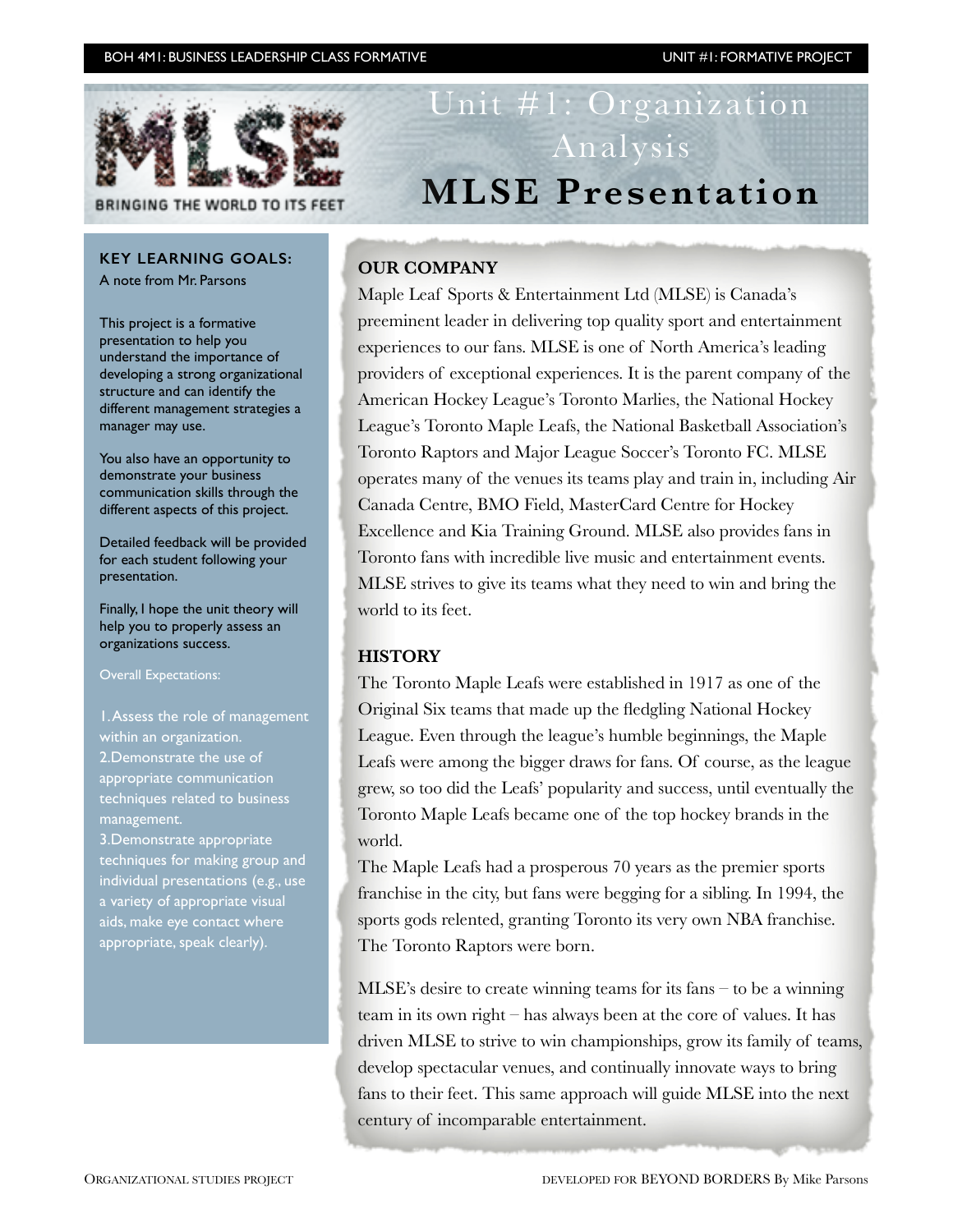**Part A: Theory to Practice - Each group member is responsible for completing one of the following questions (you will be assessed individually for this component).** 

**Option #1)** Organizations in the 21st century must consider five focus areas for success. Complete the research the five focus areas. How is the organization performing in each of the 5 success areas? Defend your decision with evidence.

**Option #2)** Outline the Quality of Work Life for the organizations employees. How is the organization performing in these 6 QWL indicators? Defend your decision with evidence.

**Option #3)** Complete an analysis of the organization using Porters Five Forces Model. How is the organization performing in any three of Porters 5 Forces Indicators? Is it an attractive industry for your organization? Defend your decision with evidence.

**Option #4)** Complete a SWOT Analysis for the organization. part of your analysis/finding should be based on your interview. Outline the strengths, weaknesses, opportunities and threats for this organization? Defend your decision with evidence.

**Option #5)** Evaluate MLSE CEO as a leader. Use the 3 skills sets of a manager to defend your evaluation of his leadership abilities. What is the CEO's vision for the company? Outline your own predictions/forecast on whether the company will be successful based on the company vision.

#### **Part B: Presentation Format**

You presentation must incorporate multimedia (such as Powerpoint) to present your research and analysis. The presentation should be shared equally between all members. Each member is also responsible to ensure that the have an understanding of all components for the assignment. Proper presentation guidelines (discussed previously) should be followed.

#### **Specific Presentation Expectations:**

- Demonstrate appropriate presentation techniques for both groups and individuals.
- Demonstrate the use of short-term planning tools and strategies.
- Apply business teamwork skills to carry out projects and solve problems.

• Analyse organizational strategic plans, using a variety of management tools (e.g., strengths, weaknesses, opportunities, threats analysis (SWOT analysis); political, environmental, social, technological analysis; Porters five forces competitive model).

- Apply business teamwork skills to carry out projects and solve problems.
- Analyse the characteristics of effective leaders (e.g., integrity, drive, vision, commitment to equity and diversity in the workplace).
- Demonstrate the ability to use time-management techniques.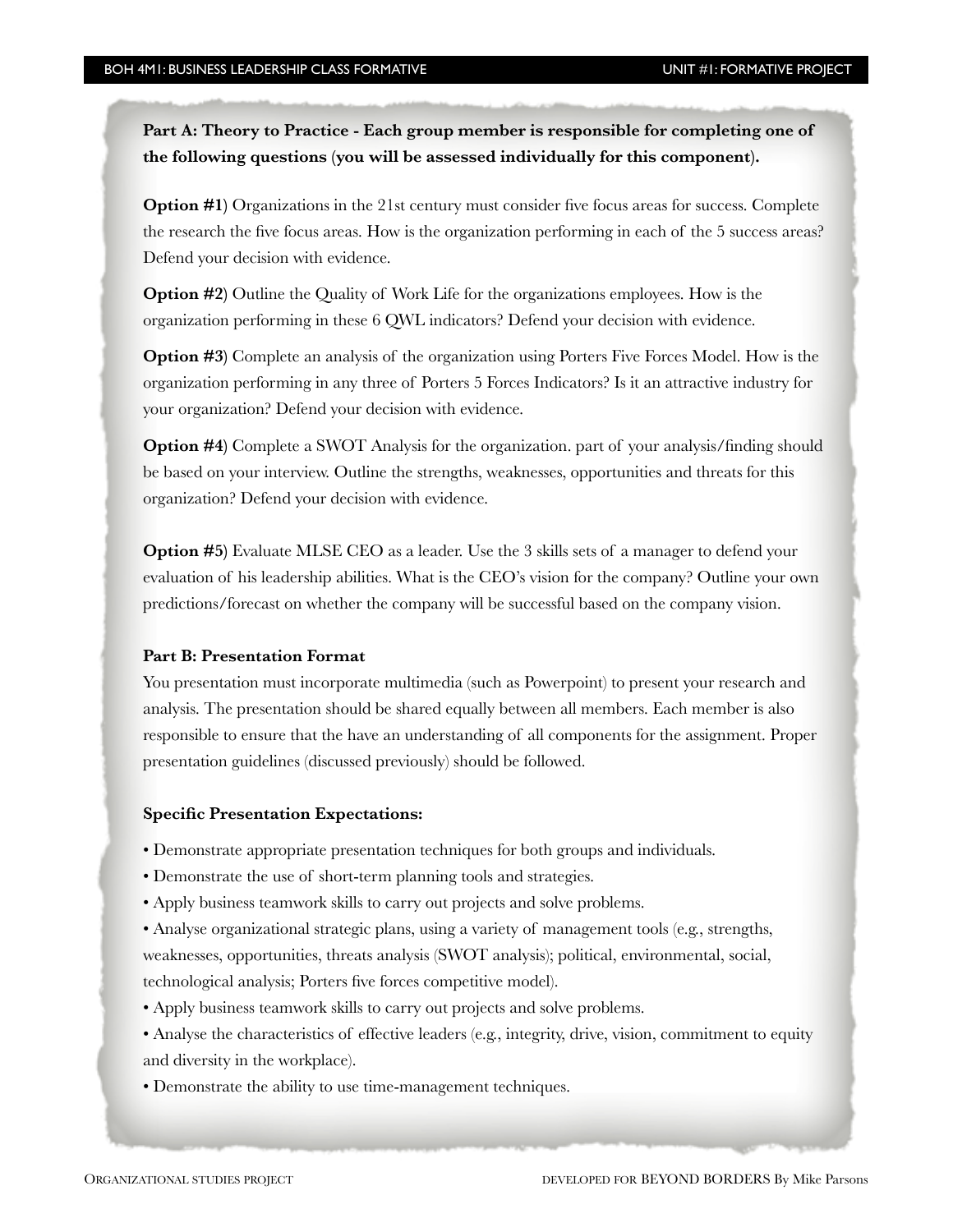#### **Summative Rubric:**

# **Part A: Theory to Practice - Individual Mark Category - Thinking Weight: /30 Marks**

# **Project Expectations:**

• Did you use critical thinking skills to evaluate businesses through data analysis?

• Based on your assigned section, did you evaluate the costs & benefits to the company? Did you use your tools for assessment effectively (your assigned section)? Did you complete accurate and effective research? Were all areas for organizational assessment completed (and to what degree of success)? • Did you apply planning theories/strategies to a variety of situations?

Level 1: Does not appropriately use critical and creative thinking skills; Uses concepts, skills and procedures in familiar contexts with limited effectiveness.

Level 2: Uses critical and creative thinking skills with limited effectiveness; Uses concepts, skills and procedures in familiar contexts with some effectiveness.

Level 3: Uses critical and creative thinking skills with moderate effectiveness; Uses concepts, skills and procedures in familiar contexts with considerable effectiveness.

Level 4: Uses critical and creative thinking skills with a high degree of effectiveness; ; Use concepts, skills and procedures in familiar contexts with a high degree of effectiveness.

# **Part B: Presentations Skills - Individual Mark**

**Category - Communication** *Category - Communication**Media 100 Marks**Media 100 Marks**Media 100 Marks**Media 100 Marks**Media 100 Marks**Media 100 Marks**Media 100 Marks**Media 100 Marks**Media 100 Marks**Medi* 

# **Project Expectations:**

• Did you communicate information and ideas through writing and visual and oral presentations?

- Did you demonstrate effective use of Multimedia Presentation Software?
- Did you demonstrate appropriate presentation techniques (relevant to business environments)?

Level 1: Communicates information and ideas with limited clarity; Uses language, symbols and visuals with limited accuracy and effectiveness; Communicates with a limited sense of audience and purpose.

Level 2: Communicates information and ideas with some clarity; Uses language, symbols and visuals with some accuracy and effectiveness; Communicates with some sense of audience and purpose.

Level 3: Communicates information and ideas with considerable clarity; Uses language, symbols and visuals with considerable accuracy and effectiveness; Communicates with a clear sense of audience and purpose.

Level 4: Communicates information and ideas with a high degree of clarity; Uses language, symbols and visuals with a high degree of accuracy and effectiveness; Communicates with a strong sense of audience and purpose.